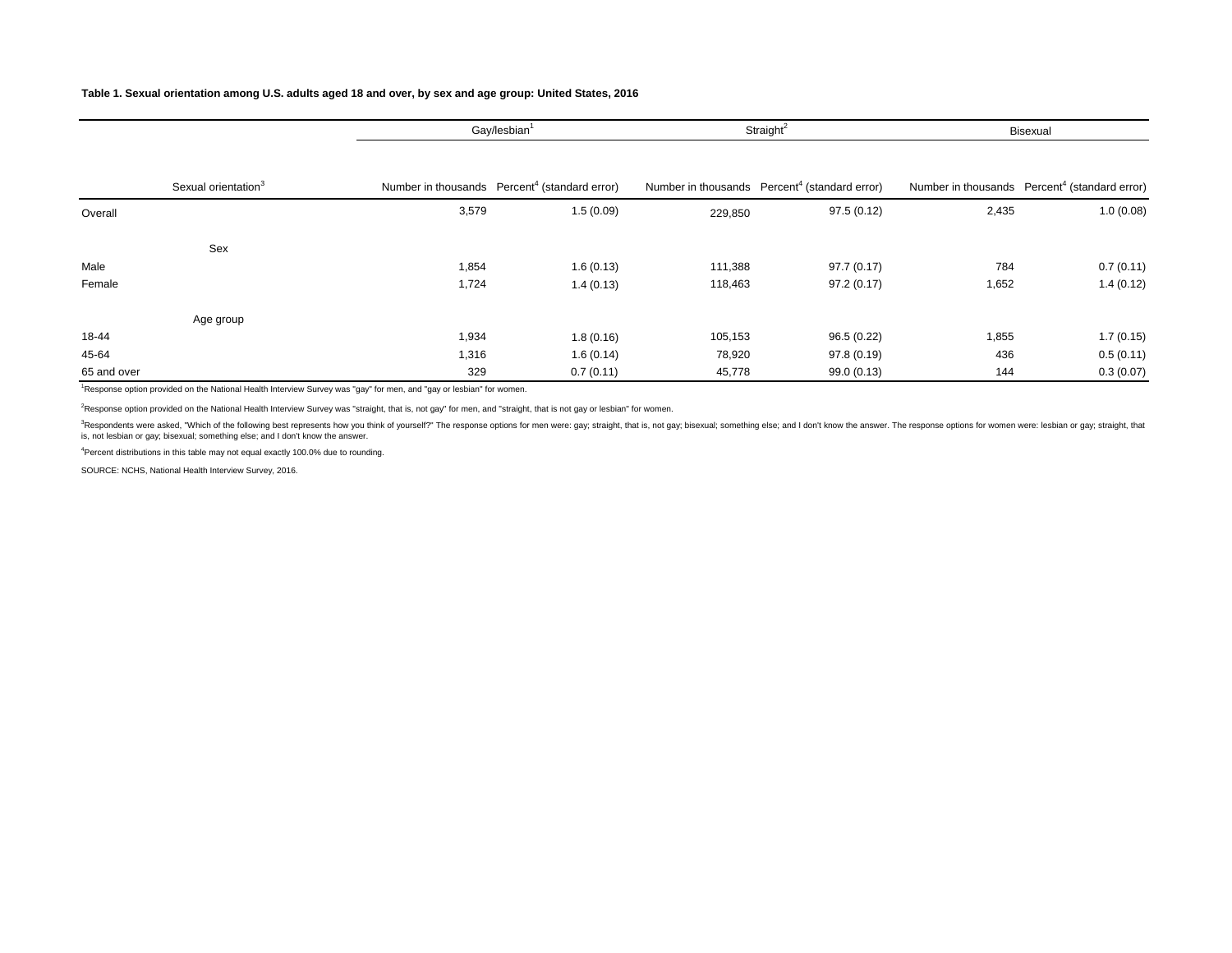#### **Table 2. Selected health-related behavior indicators of U.S. adults, by sexual orientation and sex: United States, 2016**

|                                                                   |                          | Both sexes               |             |             | Men                   |             |             | Women                 |             |
|-------------------------------------------------------------------|--------------------------|--------------------------|-------------|-------------|-----------------------|-------------|-------------|-----------------------|-------------|
| Selected health-related behavior indicator                        | Gay/lesbian <sup>1</sup> | Straight <sup>2</sup>    | Bisexual    | Gay/lesbian | Straight <sup>2</sup> | Bisexual    | Gay/lesbian | Straight <sup>2</sup> | Bisexual    |
|                                                                   |                          | Percent (standard error) |             |             |                       |             |             |                       |             |
| Ages 18 and over                                                  |                          |                          |             |             |                       |             |             |                       |             |
| Current cigarette smoker <sup>3</sup>                             | 21.5(2.42)               | 15.3(0.30)               | 19.0 (2.74) | 24.2 (3.76) | 17.3 (0.47)           | 22.9 (5.59) | 18.7 (2.95) | 13.5(0.36)            | 17.1 (2.98) |
| At least one heavy drinking day in the past year <sup>4</sup>     | 34.3 (2.79)              | 25.0 (0.36)              | 43.9 (4.00) | 35.9(3.77)  | 31.8(0.56)            | *           | 32.5(4.13)  | 18.6(0.41)            | 46.4 (4.59) |
|                                                                   |                          |                          |             |             |                       |             |             |                       |             |
| Met federal quidelines for aerobic physical activity <sup>5</sup> | 59.1 (2.99)              | 51.9 (0.50)              | 50.3(3.90)  | 60.7 (3.89) | 55.8 (0.65)           |             | 57.3 (4.70) | 48.2 (0.61)           | 51.3(4.39)  |
| Ages 18-64                                                        |                          |                          |             |             |                       |             |             |                       |             |
| Current cigarette smoker <sup>3</sup>                             | 22.5(2.61)               | 17.0 (0.36)              | 19.6 (2.88) | 25.1 (3.97) | 18.9 (0.55)           | 23.1 (5.96) | 19.6 (3.22) | 15.0(0.43)            | 17.9 (3.12) |
| At least one heavy drinking day in the past year <sup>4</sup>     | 37.3 (3.06)              | 29.2 (0.44)              | 46.2 (4.19) | 38.7 (4.05) | 36.3(0.67)            | *           | 35.8 (4.56) | 22.3(0.50)            | 48.7 (4.76) |
|                                                                   |                          |                          |             |             |                       |             |             |                       |             |
| Met federal quidelines for aerobic physical activity <sup>5</sup> | 59.3 (3.16)              | 55.1 (0.55)              | 51.0 (4.07) | 61.4 (4.06) | 58.4 (0.73)           |             | 57.1(5.10)  | 52.0 (0.70)           | 51.6 (4.54) |

\* Estimate does not meet NCHS standards of reliability.

<sup>1</sup>Response option provided on the National Health Interview Survey was "gay" for men, and "gay or lesbian" for women.

2 Response option provided on the National Health Interview Survey was "straight, that is, not gay" for men, and "straight, that is not gay or lesbian" for women.

3 A person who had smoked more than 100 cigarettes in his or her lifetime and now smokes everyday or some days.

For men, a person who had at least 12 drinks of any type of alcoholic beverage in his lifetime, and has had five or more drinks of any alcoholic beverage in at least 1 day in the past year. For women, a person who had at l

<sup>5</sup>Refers to meeting the 2008 federal Physical Activity Guidelines for Americans, which are being used for the Healthy People 2020 objectives. Meeting the guidelines for aerobic activity means that adults perform at least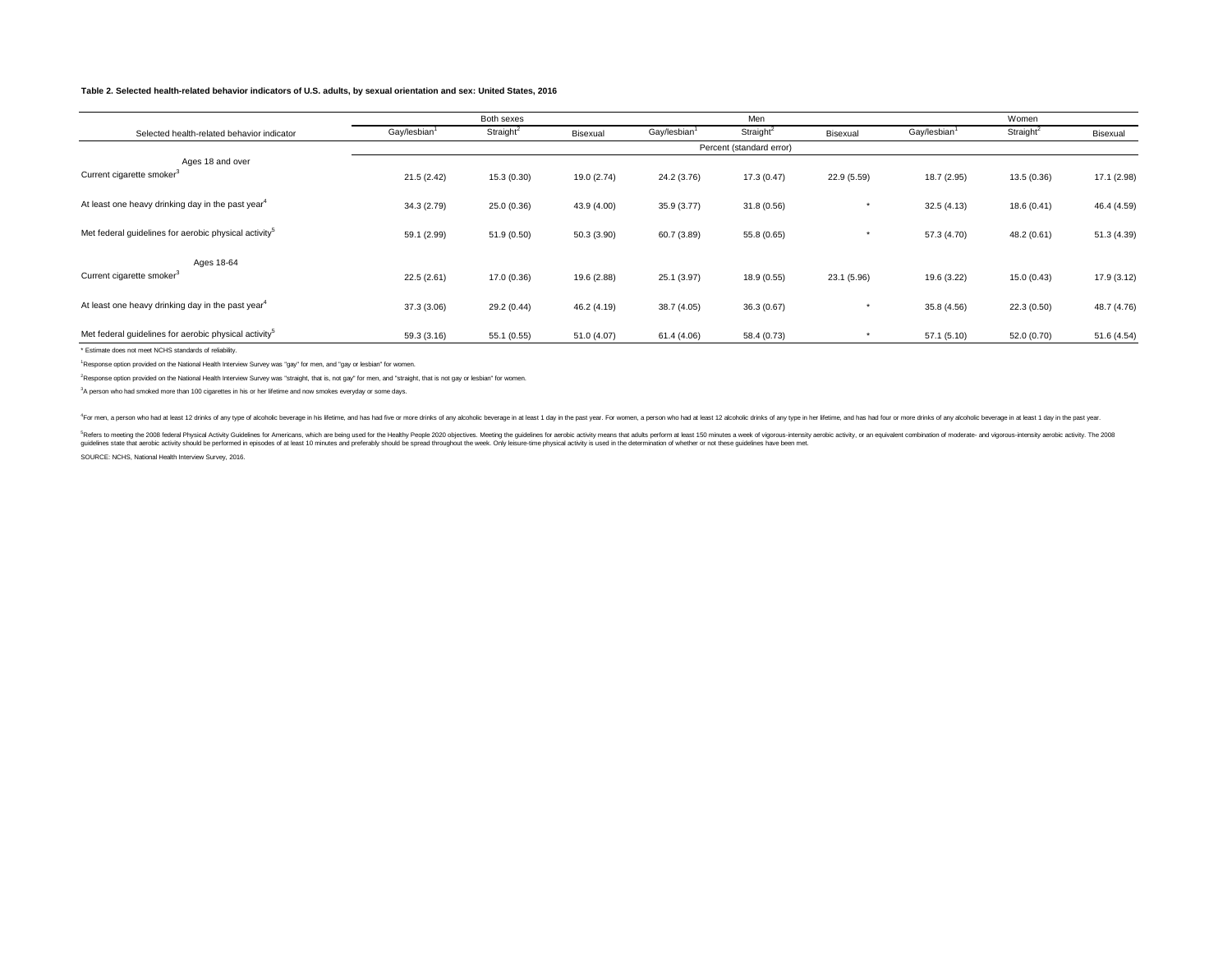### **Table 3. Selected health status indicators of U.S. adults, by sexual orientation and sex: United States, 2016**

|                                                                         |                          | Both sexes            |             |                          | Men                   |            |                          | Women                 |             |
|-------------------------------------------------------------------------|--------------------------|-----------------------|-------------|--------------------------|-----------------------|------------|--------------------------|-----------------------|-------------|
| Selected health status indicator                                        | Gay/lesbian <sup>1</sup> | Straight <sup>2</sup> | Bisexual    | Gay/lesbian <sup>1</sup> | Straight <sup>2</sup> | Bisexual   | Gay/lesbian <sup>1</sup> | Straight <sup>2</sup> | Bisexual    |
|                                                                         | Percent (standard error) |                       |             |                          |                       |            |                          |                       |             |
| Ages 18 and over<br>Health status described as excellent or very good   | 64.2 (2.85)              | 61.0(0.43)            | 55.7 (4.01) | 60.2 (4.06)              | 62.3 (0.58)           |            | 68.4 (3.95)              | 59.8 (0.55)           | 56.1 (4.58) |
| Experienced serious psychological distress in past 30 days <sup>3</sup> | 5.2(1.06)                | 3.3(0.15)             | 14.7 (3.21) | 5.7(1.63)                | 2.6(0.19)             |            |                          | 4.1(0.22)             | 10.6(2.51)  |
| Obese <sup>4</sup>                                                      | 33.9(3.17)               | 30.5(0.37)            | 35.0(3.77)  | 26.3 (3.57)              | 30.9(0.51)            | 34.0(7.15) | 42.1 (4.78)              | 30.2(0.53)            | 35.4 (4.55) |
| Ages 18-64                                                              |                          |                       |             |                          |                       |            |                          |                       |             |
| Health status described as excellent or very good                       | 64.7 (3.02)              | 64.6 (0.46)           | 55.9 (4.23) | 60.7 (4.30)              | 66.0 (0.64)           |            | 69.1 (4.24)              | 63.2 (0.61)           | 56.5 (4.76) |
| Experienced serious psychological distress in past 30 days <sup>3</sup> | 5.5(1.16)                | 3.6(0.18)             | 15.6 (3.39) | 6.3(1.78)                | 2.8(0.22)             |            |                          | 4.4(0.26)             | 11.1(2.63)  |
| Obese <sup>4</sup>                                                      | 33.3(3.38)               | 31.4(0.43)            | 36.1 (3.99) | 25.2 (3.69)              | 31.9(0.60)            |            | 42.2 (5.18)              | 30.9(0.62)            | 36.5 (4.74) |

\* Estimate does not meet NCHS standards of reliability.

1 Response option provided on the National Health Interview Survey was "gay" for men, and "gay or lesbian" for women.

2 Response option provided on the National Health Interview Survey was "straight, that is, not gay" for men, and "straight, that is not gay or lesbian" for women.

<sup>5</sup>Sx question sak how often during the past 30 days a respondent experienced certain symptoms of psychological distress: feeling so sad that nothing could cheer you up, nervous, restless, which experies, that everything w

4Only calculated for adults aged 20-64. Obesity is defined as a body mass index (BMI) of 30 kg/m<sup>2</sup> or more. This measure is based on self-reported height and weight. In the National Health Interview Survey, the questions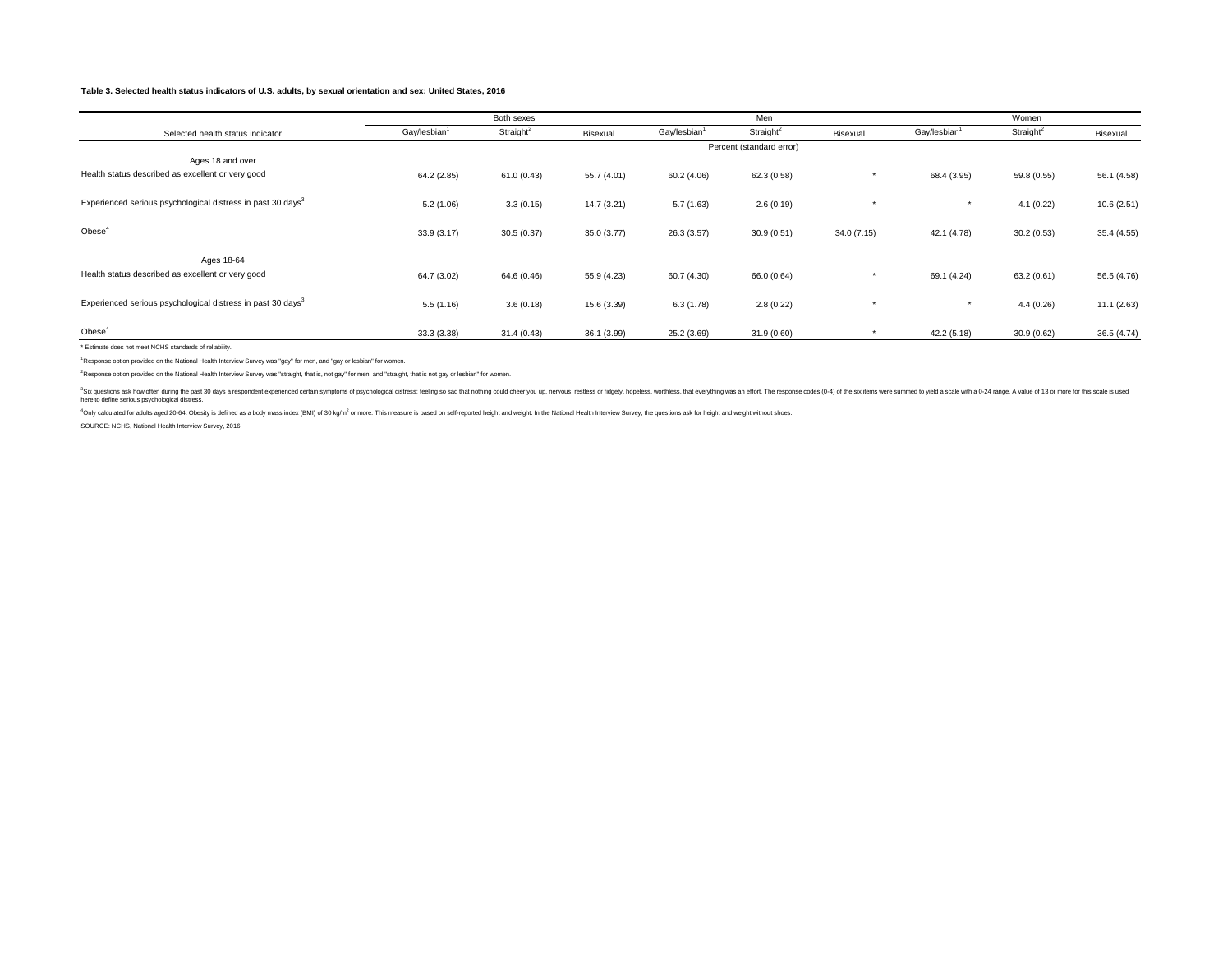## **Table 4. Selected health care service utilization indicators of U.S. adults, by sexual orientation and sex: United States, 2016**

|                                                                              |                          | Both sexes            |             |                          | Men                   |             |                          | Women                 |             |
|------------------------------------------------------------------------------|--------------------------|-----------------------|-------------|--------------------------|-----------------------|-------------|--------------------------|-----------------------|-------------|
| Selected health care service utilization indicator                           | Gay/lesbian <sup>1</sup> | Straight <sup>2</sup> | Bisexual    | Gay/lesbian <sup>1</sup> | Straight <sup>2</sup> | Bisexual    | Gay/lesbian <sup>1</sup> | Straight <sup>2</sup> | Bisexual    |
|                                                                              | Percent (standard error) |                       |             |                          |                       |             |                          |                       |             |
| Ages 18 and over<br>Received influenza vaccine during past year <sup>3</sup> | 47.5 (3.01)              | 42.2 (0.38)           | 37.1 (3.80) | 44.0 (3.88)              | 38.6 (0.56)           |             | 51.2 (4.64)              | 45.6 (0.50)           | 34.2(4.08)  |
| Ever been tested for human immunodeficiency virus (HIV) <sup>4</sup>         | 69.8 (2.70)              | 41.0 (0.46)           | 59.4 (3.89) | 81.0 (3.15)              | 38.7 (0.62)           | 61.3 (7.14) | 57.7 (4.34)              | 43.1 (0.58)           | 58.5 (4.57) |
| Ages 18-64<br>Received influenza vaccine during past year <sup>3</sup>       | 44.6 (3.24)              | 35.9 (0.43)           | 35.0 (3.96) | 39.5 (3.93)              | 32.2 (0.62)           |             | 50.0(5.03)               | 39.5 (0.58)           | 32.6(4.20)  |
| Ever been tested for human immunodeficiency virus (HIV) <sup>4</sup>         | 72.7 (2.66)              | 45.8 (0.54)           | 60.8 (4.04) | 83.8 (2.88)              | 41.8 (0.72)           |             | 60.5 (4.57)              | 49.8 (0.69)           | 59.9 (4.70) |

\* Estimate does not meet NCHS standards of reliability.

1 Response option provided on the National Health Interview Survey was "gay" for men, and "gay or lesbian" for women.

2 Response option provided on the National Health Interview Survey was "straight, that is, not gay" for men, and "straight, that is not gay or lesbian" for women.

<sup>3</sup>Separate survey questions asking respondents about receipt of flu shots and receipt of nasal spray flu vaccinations were included in the calculation of the flu vaccination estimates.

4 Respondents who received human immunodeficiency virus (HIV) testing solely as a result of blood donation were considered not to have been tested for HIV.